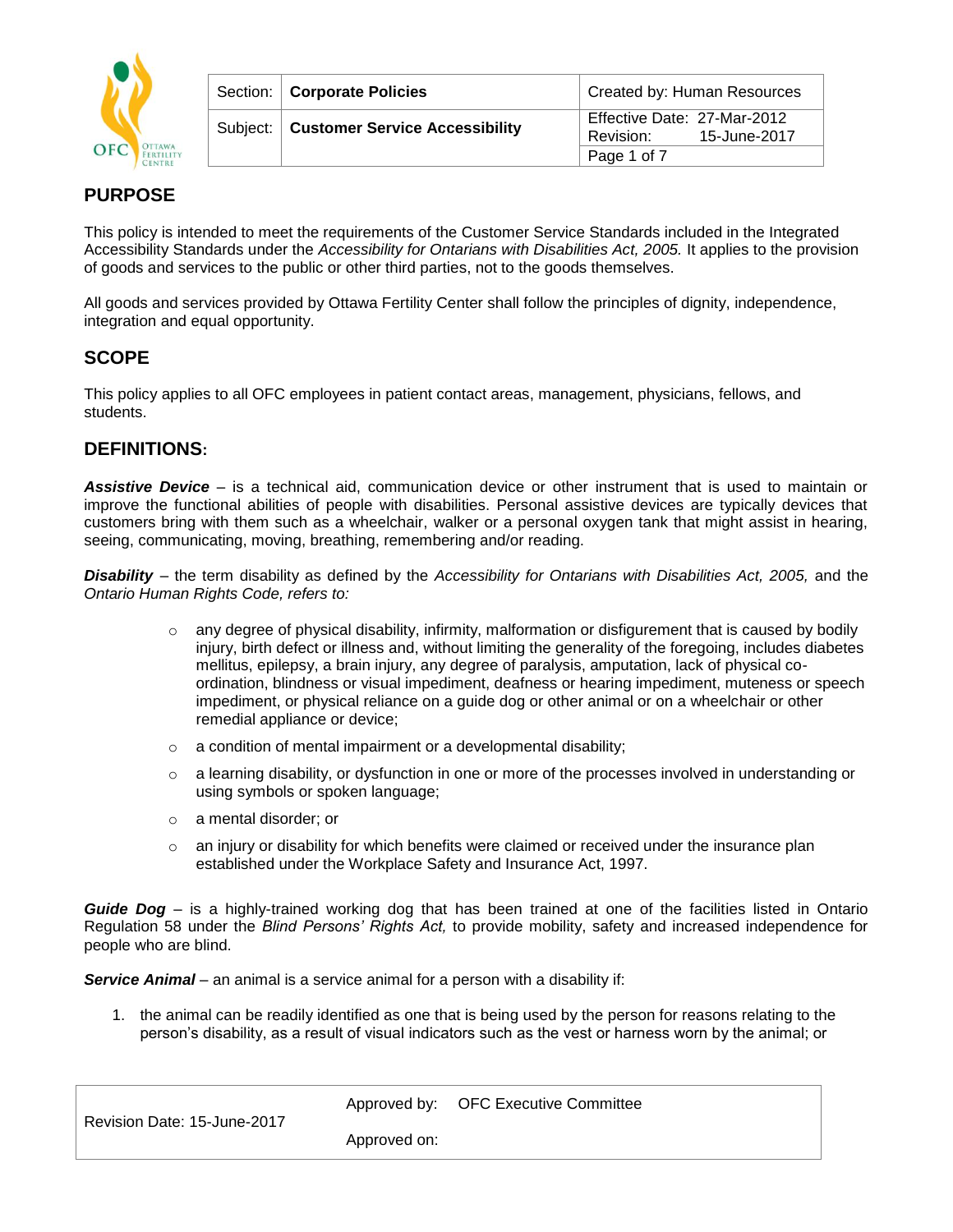

| Section:   Corporate Policies             | Created by: Human Resources                              |
|-------------------------------------------|----------------------------------------------------------|
| Subject:   Customer Service Accessibility | Effective Date: 27-Mar-2012<br>15-June-2017<br>Revision: |
|                                           | Page 2 of 7                                              |

- 2. the person provides documentation from one of the following regulated health professionals confirming that the person requires the animal for reasons relating to the disability:
	- o A member of the College of Audiologists and Speech-Language Pathologists of Ontario;
	- o A member of the College of Chiropractors of Ontario;
	- o A member of the College of Nurses of Ontario;
	- o A member of the College of Occupational Therapists of Ontario;
	- o A member of the College of Optometrists of Ontario;
	- o A member of the College of Physicians and Surgeons of Ontario;
	- o A member of the College of Physiotherapists of Ontario;
	- o A member of the College of Psychologists of Ontario; or
	- $\circ$  A member of the College of Registered Psychotherapists and Registered Mental Health Therapists of Ontario.

**Service Dog** – as reflected in *Health Protection and Promotion Act, Ontario Regulation 562* a dog other than a guide dog for the blind is a service dog if:

- $\circ$  it is readily apparent to an average person that the dog functions as a service dog for a person with a medical disability;
- $\circ$  or the person who requires the dog can provide on request a letter from a physician or nurse confirming that the person requires a service dog.

*Support Person* – as reflected in *Ontario Regulation 429/07*, a support person means, in relation to a person with a disability, another person who accompanies him or her in order to help with communication, mobility, personal care, medical needs or access to goods and services.

# **Guidelines**

In accordance with the Customer Service Standards*,* this policy addresses the following:

- o A. The Provision of Goods and Services to Persons with Disabilities;
- o B. The Use of Assistive Devices
- o C. The Use of Guide Dogs, Service Animals and Service Dogs
- o D. The Use of Support Persons
- o E. Notice of Service Disruptions
- o F. Customer Feedback
- o G. Training
- o H. Notice of Availability and Format of Required Documents

Approved by: OFC Executive Committee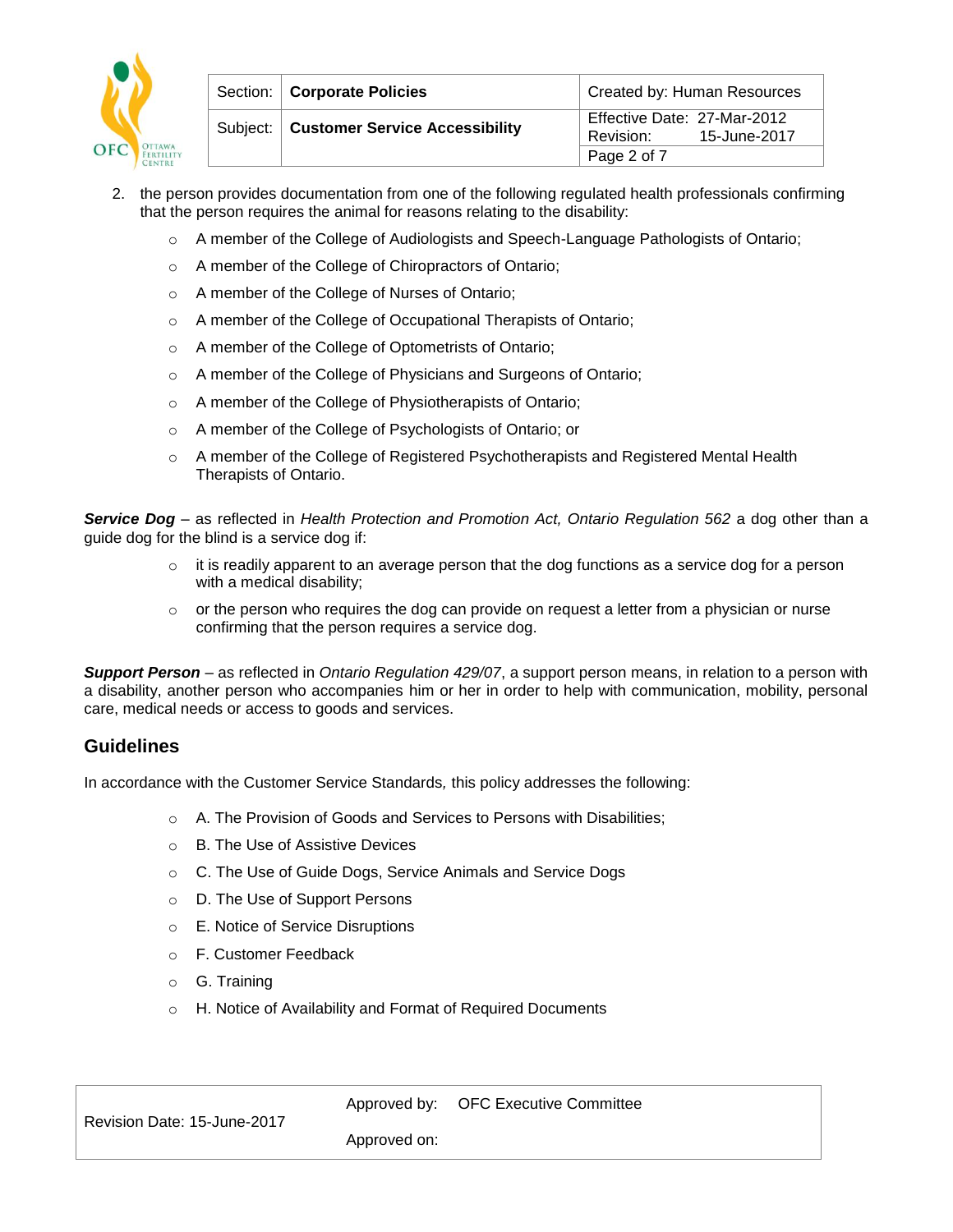

| Section:   Corporate Policies             | Created by: Human Resources                              |
|-------------------------------------------|----------------------------------------------------------|
| Subject:   Customer Service Accessibility | Effective Date: 27-Mar-2012<br>15-June-2017<br>Revision: |
|                                           | Page 3 of $7$                                            |

# **A. The Provision of Goods and Services to Persons with Disabilities**

Ottawa Fertility Center will make every reasonable effort to ensure that its policies, practices and procedures are consistent with the principles of dignity, independence, integration and equal opportunity by:

- o Ensuring that all customers receive the same value and quality;
- $\circ$  Allowing customers with disabilities to do things in their own ways, at their own pace when accessing goods and services as long as this does not present a safety risk;
- $\circ$  Using alternative methods when possible to ensure that customers with disabilities have access to the same services, in the same place and in a similar manner;
- o Taking into account individual needs when providing goods and services; and
- $\circ$  Communicating in a manner that takes into account the customer's disability.

# **B. The Use of Assistive Devices**

## **Customer's Own Assistive Device(s)**

Persons with disabilities may use their own assistive devices as required when accessing goods or services provided by Ottawa Fertility Center.

In cases where the assistive device presents a safety concern or where accessibility might be an issue, other reasonable measures will be used to ensure the access of goods and services. For example, open flames and oxygen tanks cannot be near one another. Therefore, the accommodation of a customer with an oxygen tank may involve ensuring the customer is in a location that would be considered safe for both the customer and business. Or, where elevators are not present and where an individual requires assistive devices for the purposes of mobility, service will be provided in a location that meets the needs of the customer.

# **C. Guide Dogs, Service Animals and Service Dogs**

A customer with a disability that is accompanied by guide dog, service animal or service dog will be allowed access to premises that are open to the public unless otherwise excluded by law. "No pet" policies do not apply to guide dogs, service animals and/or service dogs.

## **Food Service Areas**

A customer with a disability that is accompanied by guide dog or service dog will be allowed access to food service areas that are open to the public unless otherwise excluded by law.

Other types of service animals are not permitted into food service areas due to the *Health Protection and Promotion Act, Ontario Regulation 562 Section 60*.

#### **Exclusion Guidelines**

If a guide dog, service animal or service dog is excluded by law (see applicable laws below) Ottawa Fertility Center will offer alternative methods to enable the person with a disability to access goods and services, when possible (for example, securing the animal in a safe location and offering the guidance of an employee).

| Revision Date: 15-June-2017 |              | Approved by: OFC Executive Committee |
|-----------------------------|--------------|--------------------------------------|
|                             | Approved on: |                                      |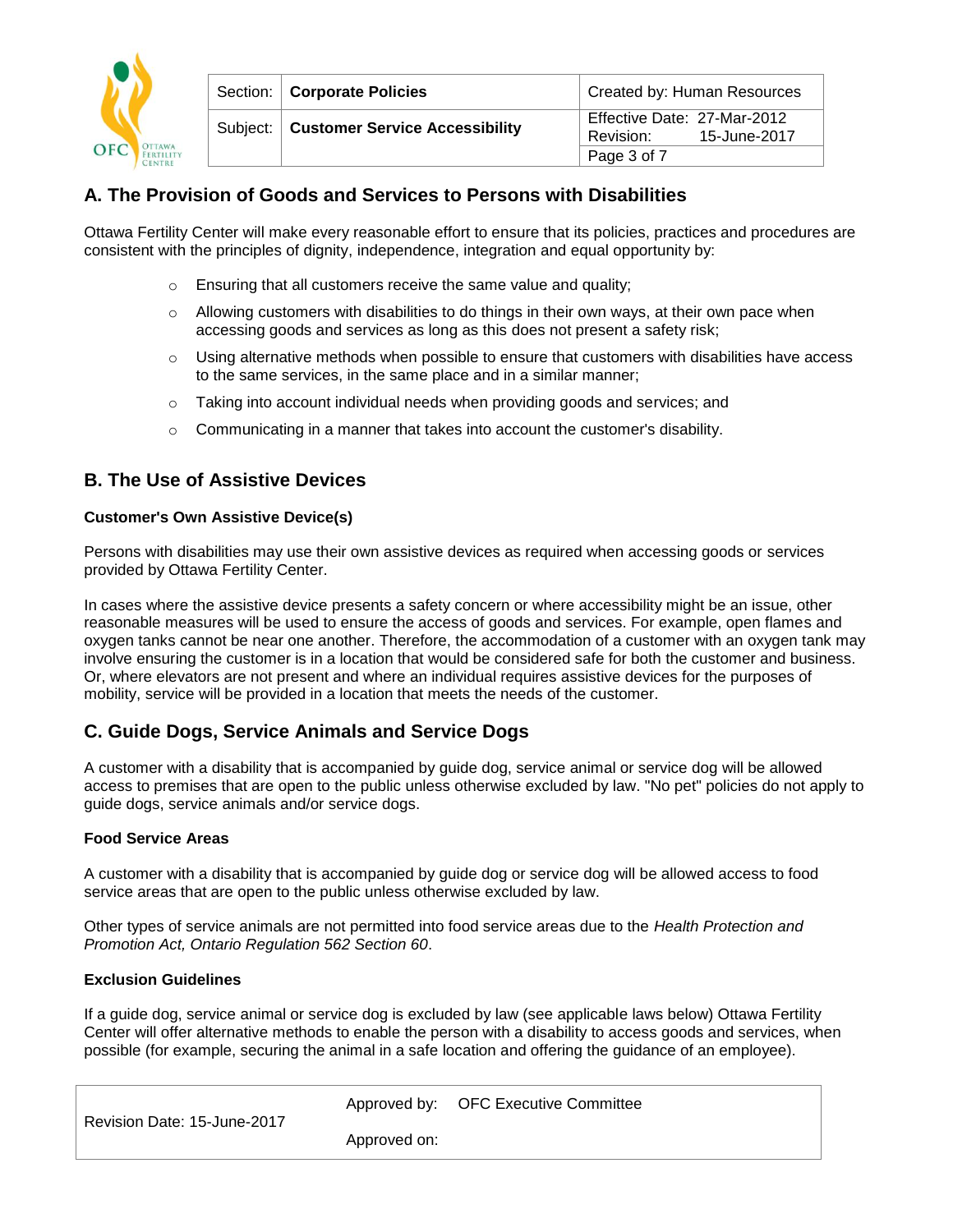

| Section:   Corporate Policies             | Created by: Human Resources                              |
|-------------------------------------------|----------------------------------------------------------|
| Subject:   Customer Service Accessibility | Effective Date: 27-Mar-2012<br>15-June-2017<br>Revision: |
|                                           | Page 4 of 7                                              |

## **Applicable Laws**

*Dog Owners' Liability Act, Ontario*: If there is a conflict between a provision of this Act or of a regulation under this or any other Act relating to banned breeds (such as pitbulls) and a provision of a by-law passed by a municipality relating to these breeds, the provision that is more restrictive in relation to controls or bans on these breeds prevails.

#### **Recognizing a Guide Dog, Service Dog and/or Service Animal**

If it is not readily apparent that the animal is being used by the customer for reasons relating to his or her disability, Ottawa Fertility Center may request verification from the customer.

#### **Care and Control of the Animal**

The customer who is accompanied by a guide dog, service dog and/or service animal is responsible for maintaining care and control of the animal at all time.

#### **Allergies**

If a health and safety concern presents itself for example in the form of a severe allergy to the animal, Ottawa Fertility Center will make all reasonable efforts to meet the needs of all individuals.

## **D. The Use of Support Persons**

If a customer with a disability is accompanied by a support person, Ottawa Fertility Center will ensure that both persons are allowed to enter the premises together and that the customer is not prevented from having access to the support person.

There may be times where seating and availability prevent the customer and support person from sitting beside each other. In these situations Ottawa Fertility Center will make every reasonable attempt to resolve the issue.

In situations where confidential information might be discussed, consent will be obtained from the customer, prior to any conversation where confidential information might be discussed.

#### **Admission Fees**

Where Ottawa Fertility Center requires a support person to accompany a person with a disability, and where the person with a disability has agreed to the accompaniment, Ottawa Fertility Center will not charge the support persons any fees or fares.

## **E. Notice of Disruptions in Service**

Service disruptions may occur due to reasons that may or may not be within the control or knowledge of Ottawa Fertility Center. In the event of any temporary disruptions to facilities or services that customers with disabilities rely on to access or use Ottawa Fertility Center's goods or services, reasonable efforts will be made to provide advance notice. In some circumstances such as in the situation of unplanned temporary disruptions, advance notice may not be possible.

Approved by: OFC Executive Committee

Revision Date: 15-June-2017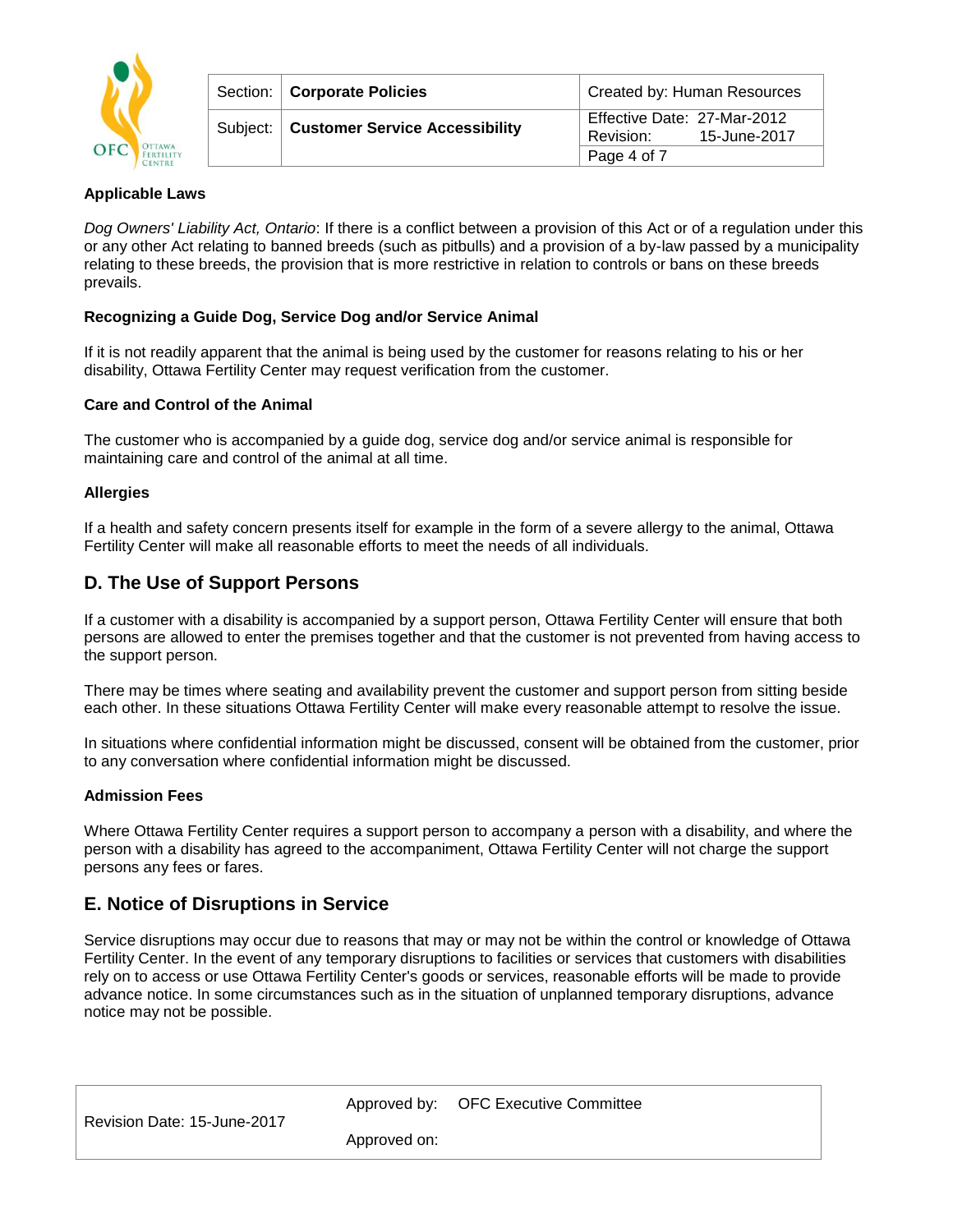

| Section:   Corporate Policies             | Created by: Human Resources                              |
|-------------------------------------------|----------------------------------------------------------|
| Subject:   Customer Service Accessibility | Effective Date: 27-Mar-2012<br>15-June-2017<br>Revision: |
|                                           | Page 5 of 7                                              |

Notifications will include:

In the event that a notification needs to be posted the following information will be included unless it is not readily available or known:

- o Goods or services that are disrupted or unavailable;
- o Reason for the disruption;
- o Anticipated duration; and
- o A description of alternative services or options.

#### **Notification Options**

When disruptions occur Ottawa Fertility Center will provide notice by:

- $\circ$  posting notices in conspicuous places including at the point of disruption, at the main entrance and the nearest accessible entrance to the service disruption and/or on the Ottawa Fertility Center website;
- o contacting customers with appointments;
- $\circ$  verbally notifying customers when they are making a reservation or appointment; or
- $\circ$  by any other method that may be reasonable under the circumstances.

## **F. Customer Feedback**

OFC aims to provide high quality, patient-centred care while serving patients with disabilities. Comments on our services regarding how well those expectations are being met are welcome and appreciated. Feedback regarding the way the OFC provides services to people with disabilities can be made by sending an e-mail to Human Resources at [kruyter@conceive.ca.](mailto:kruyter@conceive.ca). We will make all reasonable efforts to address concerns or complaints immediately.

#### **Submitting Feedback**

Customers can submit feedback to:

The Ottawa Fertility Centre Karen Ruyter, Human Resources Manager 613. 686.3378 x211 100-955 Green Valley Crescent Ottawa, Ontario K2C 3V4 kruyter@conceive.ca

Customers who provide formal feedback will receive acknowledgement of their feedback, along with any resulting actions based on concerns or complaints that were submitted.

Approved by: OFC Executive Committee

Revision Date: 15-June-2017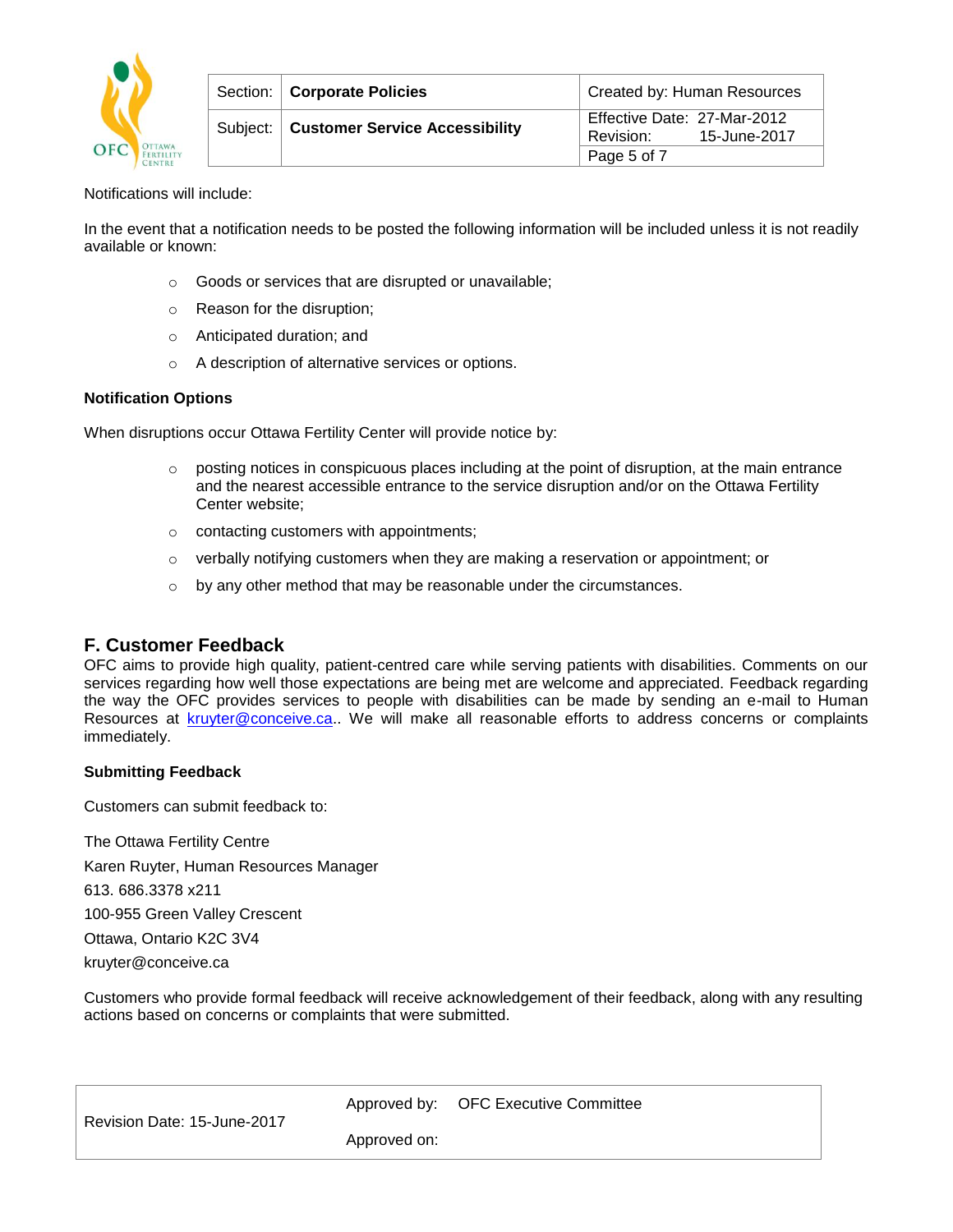

| Section:   Corporate Policies             | Created by: Human Resources                              |
|-------------------------------------------|----------------------------------------------------------|
| Subject:   Customer Service Accessibility | Effective Date: 27-Mar-2012<br>15-June-2017<br>Revision: |
|                                           | Page 6 of 7                                              |

# **G. Training**

Training will be provided to:

- $\circ$  Every person who is an employee of, or a volunteer with the Ottawa Fertility Centre
- o Every person who participates in developing the provider's policies.
- $\circ$  Every other person who provides goods, services or facilities on behalf of the provider.

## **Training Provisions**

Regardless of the format, training will cover the following:

- $\circ$  A review of the purpose of the Accessibility for Ontarians with Disabilities Act, 2005.
- o A review of the requirements of the Customer Service Standards.
- $\circ$  Instructions on how to interact and communicate with people with various types of disabilities.
- o Instructions on how to interact with people with disabilities who:
- o use assistive devices;
- $\circ$  require the assistance of a guide dog, service dog or other service animal; or
- o require the use of a support person (including the handling of admission fees).
- $\circ$  Instructions on how to use equipment or devices that are available at our premises or that we provide that may help people with disabilities.
- $\circ$  Instructions on what to do if a person with a disability is having difficulty accessing your services.
- $\circ$  Ottawa Fertility Center's policies, procedures and practices pertaining to providing accessible customer service to customers with disabilities.

## **Training Schedule**

Ottawa Fertility Center will provide training as soon as practicable. Training will be provided to new employees, volunteers, agents and/or contractors with the three (3) month probationary period. Revised training will be provided in the event of changes to legislation, procedures, policies, and/or practices within a reasonable period.

## **Record of Training**

Ottawa Fertility Center will keep a record of training that includes the dates training was provided and the number of employees who attended the training.

# **H. Notice of Availability and Format of Documents**

Ottawa Fertility Center shall, upon request, give a copy of this policy to any person. Requests for accessible customer service documents should be made to Human Resources. If a person with a disability requests a copy of this policy, we will provide the policy, or the information contained within the policy, in a format which takes into account the person's disability.

|  | Revision Date: 15-June-2017 |
|--|-----------------------------|
|  |                             |

Approved by: OFC Executive Committee